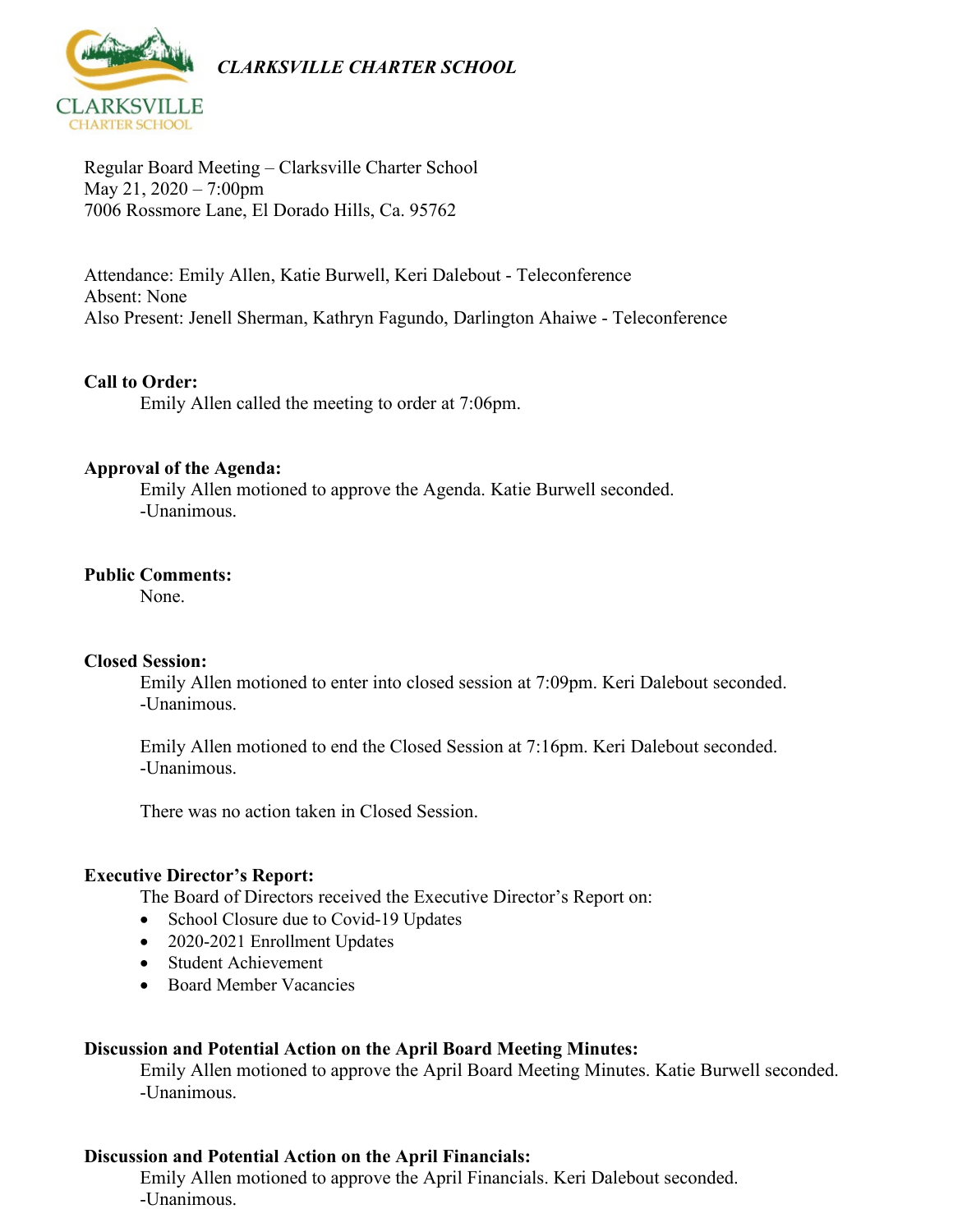



## **Discussion and Potential Action on the COVID-19 Plans (Executive Order: N-56-20 Operations Written Report):**

The board was presented the COVID-19 Plans and provided feedback. No action was taken.

#### **Discussion and Potential Action on the Invoices over \$100,000:**

Emily Allen motioned to approve the Invoices over \$100,000. Keri Dalebout seconded. -Unanimous.

## **Discussion and Potential Action on the Confirmation of Retention of Counsel – Engagement Letter:**

Emily Allen motioned to approve the Confirmation of Retention of Counsel – Engagement Letter. Keri Dalebout seconded. -Unanimous.

#### **Discussion and Potential Action on the Salary Schedules:**

Emily Allen motioned to approve the Salary Schedules. Keri Dalebout seconded. -Unanimous.

#### **Discussion and Potential Action on the Executive Director Evaluation:**

Emily Allen motioned to approve the Executive Director Evaluation. Katie Burwell seconded. -Unanimous.

#### **Discussion and Potential Action on the Suicide Prevention Policy:**

Emily Allen motioned to approve the Suicide Prevention Policy. Keri Dalebout seconded. -Unanimous.

#### **Discussion and Potential Action on the Suspension and Expulsion Policy:**

Emily Allen motioned to approve the Suspension and Expulsion Policy. Katie Burwell seconded.

-Unanimous.

#### **Discussion and Potential Action on the Field Trip Policy:**

Emily Allen motioned to approve the Field Trip Policy. Keri Dalebout seconded. -Unanimous.

#### **Discussion and Potential Action on the Vendor Agreements:**

Emily Allen motioned to approve the Vendor Agreements. Keri Dalebout seconded. -Unanimous.